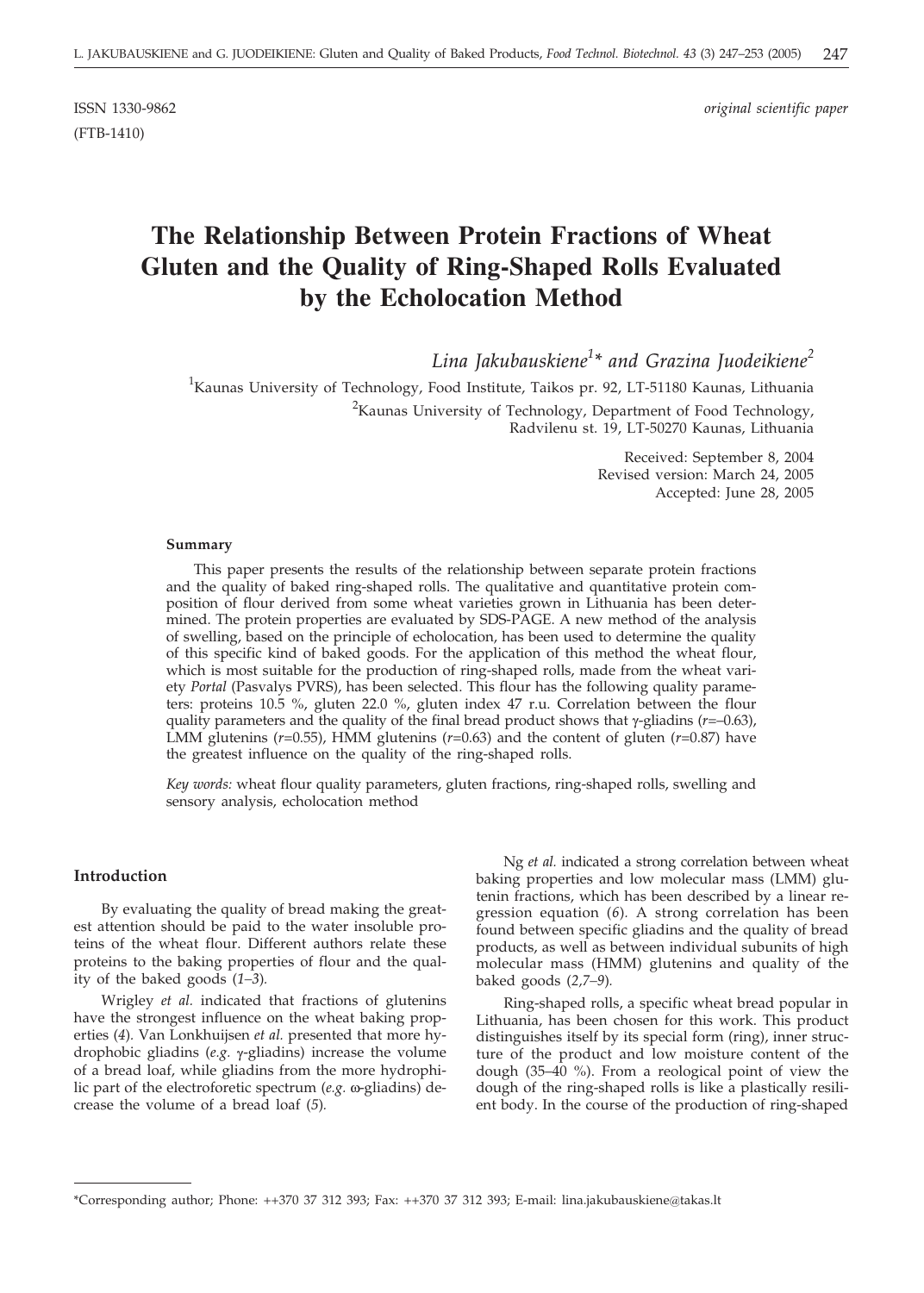rolls a specific technological operation is performed. The half-finished products are treated with steam. Therefore, during baking both baking and drying take place. Due to this procedure the baked products get a specific texture properties.

The aim of the work presented in this paper was to study the correlation between gluten forming polypeptides of some wheat varieties in Lithuania and the quality of special bread in this country (ring-shaped rolls).

#### **Materials and Methods**

## *Wheat*

In the initial stage of the work, spring (*Munk*) and winter (*Portal, Sirvinta 1, Marabu, Kosack* and *Zentos*) wheat was harvested at the Plant Variety Research Stations (PVRS) in Kaunas, Pasvalys and Plunge region. The local agrotechnical conditions are presented in Table 1.

#### *Wheat flour*

The entire technological process of ring-shaped roll production, from raw material to the final product, was analyzed.

In the initial stage of the study wheat flour (type 550) was milled from quality grains (spring wheat *Munk* and winter wheat *Portal, Sirvinta 1, Marabu, Kosack* and *Zentos*). The chemical composition and technological properties of the flour were evaluated by standard research procedures, published by the International Association for Cereal Chemistry and Technology (ICC) (*10*)*.* In the course of the experiment the following wheat flour quality parameters were determined: protein (*11*)*,* gluten content and quality (*12*)*,* sedimentation value (*13,14*) and starch (*15*)*.*

# *Analysis of quantitative composition of wheat gluten protein fractions by SDS-PAGE*

The analysis of  $\alpha$ -,  $\gamma$ -,  $\omega$ -gliadins, LMM and HMM glutenins was carried out by sodium dodecyl sulphate polyacrylamide gel electrophoresis (SDS-PAGE) (*16,17*)*.* For the analysis of the quantitative composition of proteins, 10 mg of the milled (Laboratory Mill 3100) sample were treated with 1 mL of 10 % SDS solution and heated for 30 min in a boiling water bath. The solution was centrifuged; the obtained supernatant was diluted in mass ratio of 3:1 with buffer solution, and heated again for 3–4 min. For electrophoresis, 12 % separating and 4 % concentrated gels were used (Biorad Instrumentation Manual 1985), in a Protean TM II apparatus (Biorad, USA).

Table 1. Local agrotechnical conditions of wheat growing

For quantitative determination of proteins the gel was coloured by Coomassie Brilliant Blue-R 250 (*17*). As mentioned in the references (Fig. 1), the intensity of the gel bands is directly proportional to the protein content (*16,17*)*.*



**Fig. 1.** Electrophoretic spectrum of the standard proteins (1, 10 and 11) and gluten fractions in different wheat varieties (2–9, 12–19)

**a)** 2 – *Kosack* (Kaunas PVRS), 3 – *Kosack* (Plunge PVRS), 4 – *Kosack* (Pasvalys PVRS), 5 – *Munk* (Plunge PVRS), 6 – *Zentos* (Kaunas PVRS), 7 – *Zentos* (Pasvalys PVRS), 8 – *Portal* (Kaunas PVRS), 9 – *Portal* (Pasvalys PVRS)

**b)** 12 – *Munk* (Kaunas PVRS), 13 – *Portal* (Plunge PVRS), 14 – *Marabu* (Pasvalys PVRS), 15 – *Sirvinta 1* (Plunge PVRS), 16 – *Sirvinta 1* (Pasvalys PVRS), 17 – *Sirvinta 1* (Kaunas PVRS), 18 – *Marabu* (Plunge PVRS), 19 – *Marabu* (Kaunas PVRS)

| Plant Varieties Research Station                           | Kaunas PVRS          | Pasvalys PVRS                | Plunge PVRS          |
|------------------------------------------------------------|----------------------|------------------------------|----------------------|
| Soil type                                                  | Medium heavy loam    | Medium heavy humus rich loam | Medium heavy loam    |
| Soil pH                                                    | $7.1 - 7.3$          | $6.1 - 6.5$                  | $5.7 - 6.1$          |
| $w$ (mobile P <sub>2</sub> O <sub>5</sub> in soil)/(mg/kg) | 208                  | 319                          | 267                  |
| $w$ (mobile K <sub>2</sub> O in soil)/(mg/kg)              | 178                  | 374                          | 235                  |
| $w$ (humus)/%                                              | $2.0 - 2.4$          | $2.2 - 3.0$                  | $1.8 - 2.1$          |
| Fertilization rate                                         | $N_{60}P_{50}K_{60}$ | $N_{90}P_{100}K_{100}$       | $N_{70}P_{35}K_{21}$ |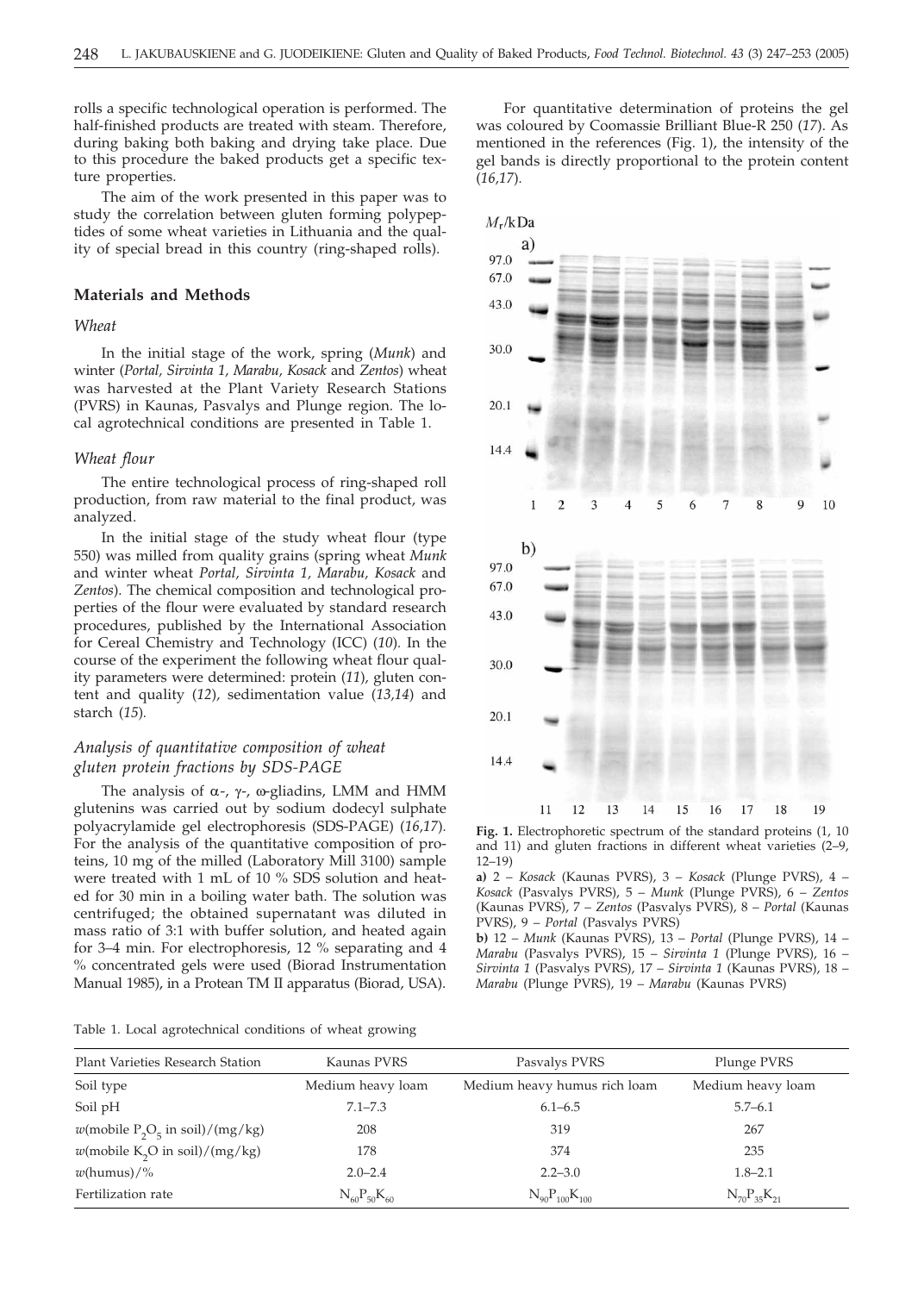The exposed gel electrophoretic spectrum was recorded by a densitometer and the content of different protein fractions calculated from the corresponding densitograms. The calibration curves were drawn for each gel to determine the molecular mass of the protein.

In both cases the molecular mass of the standard (reference) protein is on the ordinate and the electrophoretic rate on the abscissa. Functional dependence of these parameters is described by the regression equations for the first and second gels and are respectively y=114.97– 120.9  $x^{0.5}$  and y=115.78–112.69  $x^{0.5}$ . The corresponding determination coefficients are respectively 0.93 and 0.92.

The content of protein (%) is calculated by integrating the area of spike of each protein's component on the densitogram.

The example of the electrophoretic spectrum of the identified protein fraction in the variety *Portal* (grown in Pasvalys PVRS) is presented in Fig. 2.

During the analysis the electrophoretic rate  $(R_f)$  of each protein compound was determined in the analyzed sample and according to the calibration curve their molecular mass was calculated.



**Fig. 2.** Electrophoretic spectrum of standard proteins in the wheat variety *Portal* (Pasvalys PVRS)

### *Preparation of ring-shaped rolls*

Experimental baking of ring-shaped rolls was carried out under normal production conditions at J.C. »Kauno duona«. The recipe for the production of vanilla flavoured ring-shaped rolls is presented in Table 2.

The dough was prepared by a single-phase method by mixing all the ingredients in a periodic mixer (mixing machine T2M63) for 15–20 min. The dough was divided into 5–7 kg portions, rolled in a H4M2330 machine and fermented at 26 °C for 10–15 min. This operation was performed on a conveyor belt, where the dough sheet was covered by a linen cloth. The dough was shaped in

Table 2. Recipe for vanilla ring shaped rolls

| Raw materials | m/kg  |  |
|---------------|-------|--|
| Wheat flour   | 100.0 |  |
| Water         | 37.0  |  |
| Sugar         | 10.0  |  |
| Fat           | 5.0   |  |
| Pressed yeast | 2.0   |  |
| Salt          | 1.0   |  |

a B-4-58PS machine and the half-finished product was left to rise on a conveyor rising machine for 1.5–2 h (at 33–35 °C and relative humidity 70 %), followed by a specific ring-shaped roll production operation – sprinkling with a water-steam mixture at 110 °C for 4.5 min. The product was baked in a PXC-25M oven at 220 °C for 14 min.

The quality of the ring-shaped rolls was evaluated by sensory analysis and the swelling test. The sensory characteristics of the end products were determined by the method of descriptive sensory analysis (*18,19*)*.* Sensory parameters such as surface colour, taste, hardness, elasticity and mastication were evaluated by the procedure described by Civille *et al*. (*20*)*.*

For the analysis of swelling of the ring-shaped rolls a swelling analysis method coupled with an echolocation procedure, both developed at the Food Products Technology Department of Kaunas University of Technology (KTU), was applied (*21*)*.*

The swelling method determines the volume of absorbed water by the porous matrix (ring-shaped rolls), which changes the water level in a cylinder measuring vessel. The level changes are assessed by a contactless ultrasound level meter, working according to the sound location principle (*22*)*.* This method showed in the past that the swelling intensity of porous matrices (*e.g.* in ring-shaped rolls) differed according to the total volume of absorbed water (*V*), expressed in relative units (r.u.), and the swelling dynamics  $(V_d)$ , expressed by mathematical equations (*23*)*.* The results, involving the method above, showed that ring-shaped rolls of different quality also differ in their swelling intensity. The total volume of absorbed water is characteristic of the quality of ring- -shaped rolls. Their swelling dynamics  $(V_d)$  is described by the above-mentioned mathematical equations. This quality evaluation methodology will be used for the evaluation of ring-shaped rolls prepared from different types of flour.

#### **Results and Discussion**

# *Chemical composition and technological properties of wheat flour*

Flour was produced from the most popular wheat varieties in Lithuania suitable for the production of ring- -shaped rolls. The results of the flour quality derived from wheat varieties in Lithuania suitable for the production of ring-shaped rolls and the wheat grain quality parameters are shown in Table 3.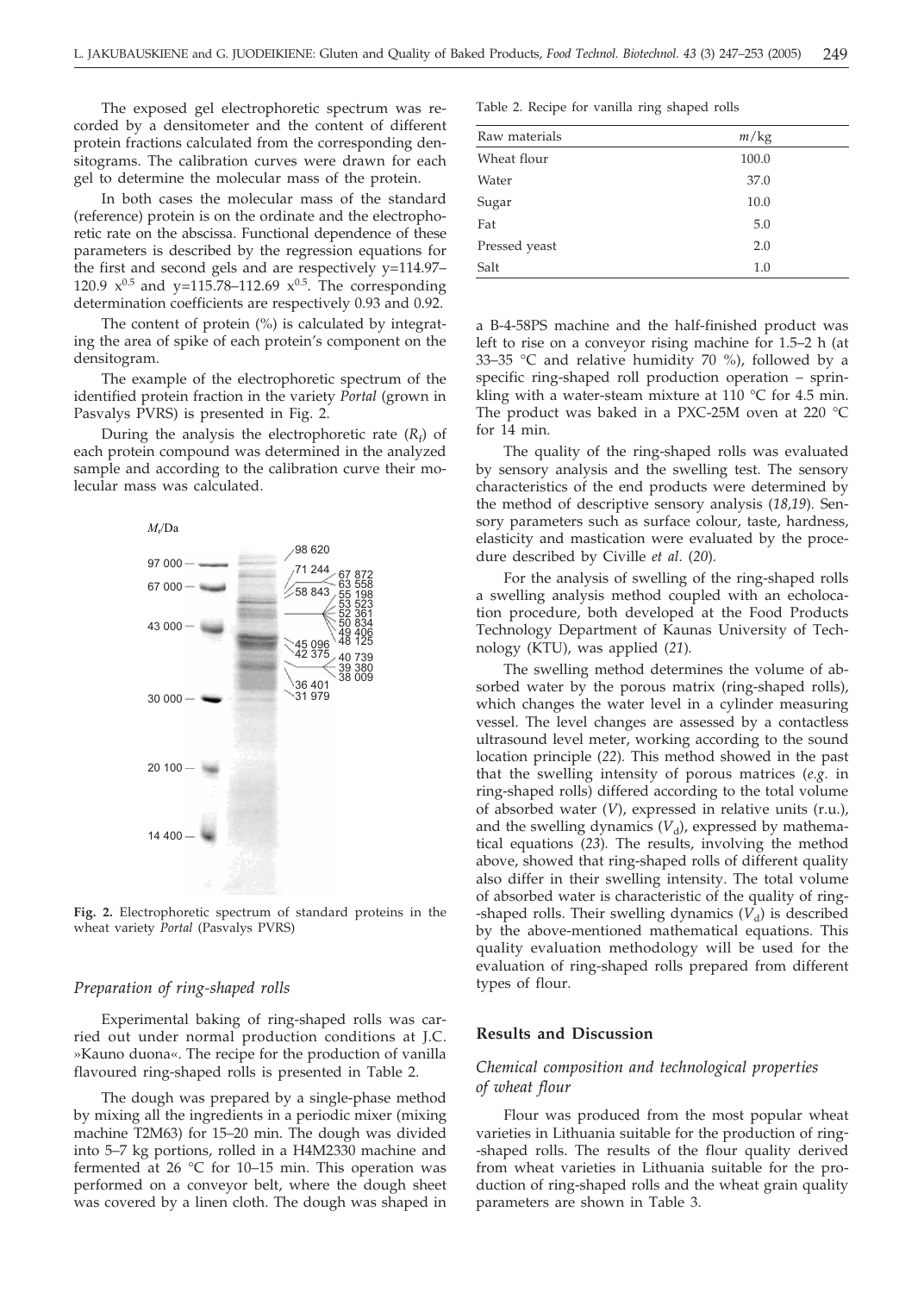| Wheat<br>Loca- |              | $w$ (mois-     | Sedimen-           |                       | $w$ (protein)/% (d.m.) |                |                | $w$ (gluten)/% | Gluten index/r.u. |                |  |
|----------------|--------------|----------------|--------------------|-----------------------|------------------------|----------------|----------------|----------------|-------------------|----------------|--|
| variety        | tion         | ture $)/\%$    | tation<br>index/mL | $w(\text{starch})/\%$ | Wheat                  | Flour          | Wheat          | Flour          | Wheat             | Flour          |  |
|                | L            | $13.0 \pm 0.3$ | $31.0 \pm 0.2$     | $73.2 \pm 0.4$        | $12.0 \pm 0.5$         | $12.0 \pm 0.7$ | $26.8 \pm 0.8$ | $27.4 \pm 0.2$ | $46.0 \pm 0.8$    | $47.0 \pm 0.0$ |  |
| Munk           | III          | $11.3 \pm 0.9$ | $29.0 \pm 0.6$     | $67.7 \pm 0.6$        | $11.6 \pm 0.2$         | $10.6 \pm 0.1$ | $23.2 \pm 0.7$ | $23.2 \pm 0.4$ | $83.0 \pm 0.2$    | $81.0 \pm 0.7$ |  |
|                | L            | $12.4 \pm 0.5$ | $24.0 \pm 0.8$     | $75.1 \pm 0.3$        | $11.2 \pm 0.4$         | $11.2 \pm 0.7$ | $24.7 \pm 0.2$ | $25.3 \pm 0.6$ | $24.0 \pm 0.9$    | $24.0 \pm 0.3$ |  |
| Sirvinta 1     | $\mathbf{I}$ | $11.0 \pm 0.1$ | $25.0 \pm 0.6$     | $71.7 \pm 0.7$        | $10.4 \pm 0.3$         | $10.4 \pm 0.1$ | $25.1 \pm 0.5$ | $25.5 \pm 0.3$ | $25.0 \pm 0.4$    | $25.0 \pm 0.2$ |  |
|                | Ш            | $11.3 \pm 0.5$ | $21.0 \pm 0.2$     | $70.4 \pm 0.2$        | $10.7 \pm 0.1$         | $10.7 \pm 0.3$ | $26.1 \pm 1.1$ | $26.2 \pm 0.7$ | $21.0 \pm 0.4$    | $22.0 \pm 0.7$ |  |
|                | L            | $12.7 \pm 0.5$ | $41.0 \pm 0.2$     | $71.7 \pm 0.6$        | $14.2 \pm 0.3$         | $14.2 \pm 0.2$ | $32.8 \pm 0.5$ | $32.9 \pm 0.3$ | $20.0 \pm 0.5$    | $20.0 \pm 0.2$ |  |
| Portal         | $\mathbf{I}$ | $11.2 \pm 0.3$ | $36.0 \pm 0.4$     | $76.6 \pm 0.6$        | $10.5 \pm 0.8$         | $10.5 \pm 0.8$ | $21.5 \pm 0.6$ | $22.0 \pm 0.1$ | $75.0 \pm 0.6$    | $74.0 \pm 0.9$ |  |
|                | Ш            | $11.7 \pm 0.7$ | $34.0 \pm 0.2$     | $72.5 \pm 0.2$        | $12.1 \pm 0.1$         | $12.1 \pm 0.4$ | $31.4 \pm 0.7$ | $31.6 \pm 0.6$ | $28.0 \pm 0.3$    | $29.0 \pm 0.1$ |  |
|                | T            | $12.4 \pm 0.3$ | $48.0 \pm 0.7$     | $68.7 \pm 0.7$        | $12.8 \pm 0.8$         | $12.8 \pm 0.4$ | $29.2 \pm 0.6$ | $29.6 \pm 0.6$ | $41.0 \pm 0.6$    | $40.0 \pm 0.3$ |  |
| Zentos         | $\mathbf{I}$ | $11.3 \pm 0.3$ | $49.0 \pm 0.3$     | $75.5 \pm 0.4$        | $11.8 \pm 0.2$         | $9.8 \pm 0.1$  | $17.1 \pm 0.2$ | $17.4 \pm 0.3$ | $94.0 \pm 0.3$    | $95.0 \pm 0.9$ |  |
|                | L            | $12.8 \pm 0.1$ | $19.0 \pm 0.6$     | $75.4 \pm 0.1$        | $10.3 \pm 0.3$         | $10.3 \pm 0.2$ | $23.5 \pm 0.2$ | $23.7 \pm 0.4$ | $22.0 \pm 0.5$    | $22.0 \pm 0.2$ |  |
| Kosack         | $\mathbf{I}$ | $11.0 \pm 0.2$ | $16.0 \pm 0.1$     | $75.0 \pm 0.3$        | $9.4 \pm 0.4$          | $9.4 \pm 0.9$  | $20.9 \pm 0.3$ | $21.1 \pm 0.6$ | $20.0 \pm 0.3$    | $21.0 \pm 0.4$ |  |
|                | Ш            | $13.1 \pm 1.0$ | $19.0 \pm 0.4$     | $76.3 \pm 0.7$        | $10.6 \pm 0.6$         | $10.8 \pm 0.4$ | $25.2 \pm 0.2$ | $25.3 \pm 0.5$ | $24.0 \pm 0.8$    | $26.0 \pm 0.2$ |  |
|                | L            | $12.4 \pm 1.0$ | $13.0 \pm 0.4$     | $73.5 \pm 0.1$        | $12.1 \pm 0.6$         | $12.1 \pm 0.6$ | $16.9 \pm 0.8$ | $17.5 \pm 0.2$ | $13.0 \pm 1.0$    | $13.0 \pm 1.0$ |  |
| Marabu         | $\mathbf{H}$ | $11.0 \pm 0.5$ | $10.0 \pm 0.2$     | 78.9±0.6              | $9.5 \pm 0.3$          | $9.5 \pm 0.2$  | $12.2 \pm 0.5$ | $13.7 \pm 0.1$ | $10.0 \pm 0.3$    | $12.0 \pm 0.1$ |  |
|                | Ш            | $12.1 \pm 0.6$ | $11.0 \pm 0.6$     | $75.7 \pm 0.4$        | $10.5 \pm 0.3$         | $10.5 \pm 0.6$ | $13.8 \pm 0.7$ | $15.6 \pm 0.4$ | $11.0 \pm 0.6$    | $11.0 \pm 0.5$ |  |
|                |              |                |                    |                       |                        |                |                |                |                   |                |  |

Table 3. Lithuanian (raw) grain and flour quality parameters

I – Kaunas PVRS, II – Pasvalys PVRS, III – Plunge PVRS

r.u. – relative units

d.m. – dry matter

The data presented in the table above show that various types of flour of different quality were selected for the experiment. In the analyzed flour samples the total protein was 9.4–14.2 %, gluten 13.7–33.0 %, and the gluten index 11–95 r.u. The highest gluten content was found in the flour produced from *Munk* (27.4 %), *Portal* (32.9 %) and *Zentos* (29.6 %), grown in Kaunas PVRS. The optimal gluten index (GI) is a characteristic of the flour produced from *Portal* (Pasvalys PVRS, GI=74 r.u.) and *Munk* (Plunge PVRS, GI=81 r.u.).

The mass fraction of starch (67.7–76.3 %) in the analyzed samples is inversely proportional to the mass fraction of proteins (*r=*–0.4). The highest mass fraction of starch in flour was produced from *Marabu* (76.3 %) and *Kosack* (75.73 %).

In most cases the highest gluten index was determined in the samples of wheat and wheat flour that had the lowest mass fraction of gluten. The research carried out by Sip *et al.* (*24*) also indicated that wheat fertilization with nitrogen fertilizers stimulated accumulation of more gluten, but its quality decreased*.* Various authors indicate that quality of gluten depends on the ratio of protein fractions that forms in grains (*25–27*)*.*

The genotypes of the wheat, used for the flour preparation, mostly differ in protein content. Having taken into consideration the fact that water insoluble proteins take part in the process of dough formation, it is important to evaluate the composition of gliadins and glutenins.

Electrophoretic spectra of water insoluble protein fractions of the studied varieties identified:  $\alpha$ -gliadins (31–32 kDa),  $\gamma$ -gliadins (38–42 kDa),  $\omega$ -gliadins (44–64 and 70–74 kDa), LMM glutenins (36–38 and 42–44 kDa) and HMM glutenins (64–70 and 95–136 kDa) and showed that gluten protein fractions varied in the following ranges:  $\alpha$ -gliadins – from 2.2 to 4.1 %,  $\gamma$ -gliadins – from 5.5 to 21.4 %, w-gliadins – from 32.9 to 47.9 %, LMM glutenins – from 6.6 to 32.0 % and HMM glutenins – from 1.7 to 11.4 % (Table 4).

# *Quality of ring-shaped rolls and related flour parameters*

The results of the quality investigation of ring-shaped rolls produced from different types of wheat flour derived from different wheat varieties are presented in Table 5.

It has been found that the swelling capacity of the analyzed samples strongly depends on the quality of the grain raw material. The ring-shaped rolls made from the flour of the wheat varieties *Munk* (Kaunas and Plunge PVRS), *Portal* (Pasvalys PVRS) and *Zentos* (Kaunas PVRS) are of good quality according to the results of both the sensory and swelling capacity analysis. The total volume of water (*V*) absorbed by these analyzed samples changes in the interval from 37.2 to 41.9 r.u. The swelling dynamics  $(V_d)$  of the samples of this quality group can be described by a linear (*Portal*) or exponential (*Zentos, Munk*) equation. The flour used in the production of high quality ring-shaped rolls can be divided into two quality groups. The first group is the flour, which has an optimal gluten index (74–81 r.u.), low gluten content (22.0–23.2 %) and a protein content of 10.5–10.6 %, such as in the wheat varieties *Munk* and *Zentos*, grown in Kaunas PVRS. The second group is the flour which has moderate values of gluten index (40–47 r.u.), high gluten content of (27.4–29.6 %) and protein content of 12.0–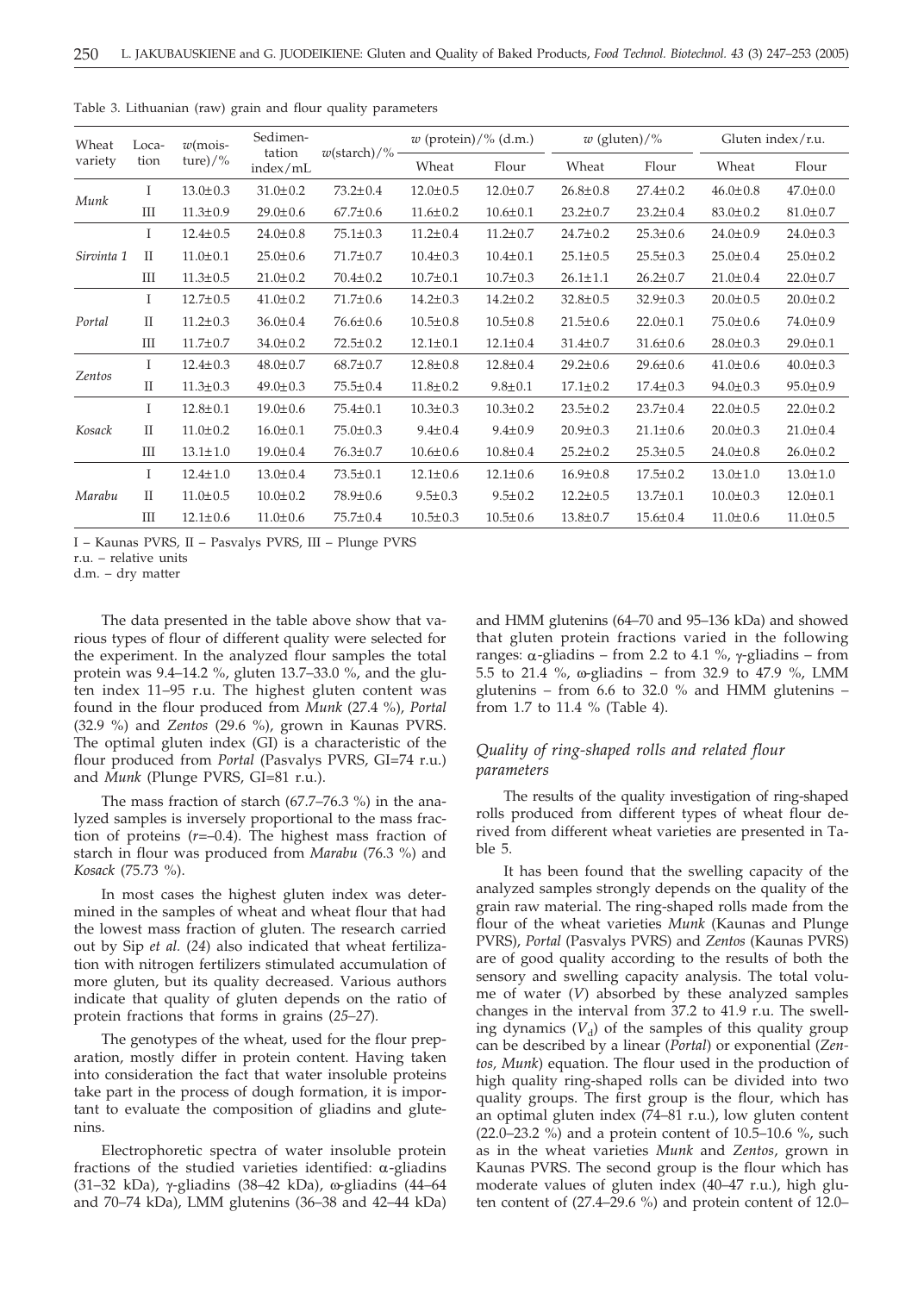|            | Relative content of gluten protein fractions/% |               |                          |                    |               |                          |                |                |                          |                    |                          |      |               |                |      |  |
|------------|------------------------------------------------|---------------|--------------------------|--------------------|---------------|--------------------------|----------------|----------------|--------------------------|--------------------|--------------------------|------|---------------|----------------|------|--|
| Wheat      |                                                | Sulphur-rich  |                          |                    |               |                          |                |                | Sulphur-poor             |                    |                          |      |               |                |      |  |
| variety    | $\alpha$ -gliadins                             |               |                          | $\gamma$ -gliadins |               |                          |                | LMM glutenins  |                          | $\omega$ -gliadins |                          |      | HMM glutenins |                |      |  |
|            | L                                              | $\mathbf{I}$  | III                      | T                  | $\mathbf{I}$  | III                      | T              | $\mathbf{I}$   | III                      | T                  | $\mathbf{I}$             | III  | T             | $\mathbf{I}$   | III  |  |
|            | 3.4                                            |               | 3.7                      | 12.1               |               | 13.4                     | 25.0           |                | 7.1                      | 32.9               | $\overline{\phantom{0}}$ | 47.2 | 6.9           |                | 3.3  |  |
|            | Munk<br>$3.6 \pm 0.2$                          |               |                          | $12.8 \pm 0.9$     |               |                          |                | $16.0 \pm 4.2$ |                          |                    | $40.0 \pm 10.0$          |      |               | $5.1 \pm 2.1$  |      |  |
|            | 2.4                                            | 2.3           | 2.4                      | 15.2               | 15.5          | 8.0                      | 23.4           | 18.3           | 28.3                     | 39.3               | 42.8                     | 40.4 | 8.4           | 8.3            | 7.5  |  |
| Sirvinta 1 | $2.4 \pm 0.1$                                  |               |                          | $12.9 \pm 4.2$     |               | $23.3 \pm 5.02$          |                | $4.8 \pm .1.8$ |                          |                    | $8.1 \pm 0.5$            |      |               |                |      |  |
|            | 4.1                                            | 3.5           | 2.5                      | 15.2               | 12.1          | 13.1                     | 12.5           | 9.4            | 21.6                     | 43.2               | 47.9                     | 42.3 | 2.7           | 5.9            | 6.9  |  |
| Portal     | $3.3 \pm 0.8$                                  |               |                          | $13.4 \pm 1.5$     |               | $14.5 \pm 6.3$           |                | $44.5 \pm 3.0$ |                          |                    | $5.2 \pm 2.2$            |      |               |                |      |  |
|            | 3.2                                            | 3.1           | $\overline{\phantom{0}}$ | 16.2               | 17.3          | $\overline{\phantom{0}}$ | 11.8           | 7.3            | $\overline{\phantom{0}}$ | 44.3               | 46.2                     |      | 1.8           | 1.8            |      |  |
| Zentos     | $3.2 \pm 0.1$                                  |               | $16.5 \pm 0.6$           |                    | $9.6 \pm 3.2$ |                          | $45.3 \pm 1.3$ |                |                          | $1.8 \pm 0.1$      |                          |      |               |                |      |  |
|            | 2.9                                            | 3.2           | 3.9                      | 21.4               | 21.9          | 21.5                     | 6.6            | 9.4            | 10.9                     | 43.2               | 40.7                     | 41.5 | 3.2           | 5.5            | 5.4  |  |
| Kosack     | $3.3 \pm 0.6$                                  |               |                          | $21.5 \pm 0.2$     |               | $8.9 \pm 3.1$            |                | $41.8 \pm 1.3$ |                          |                    | $4.7 \pm 1.3$            |      |               |                |      |  |
|            | 2.21                                           | 2.35          | 2.9                      | 10.3               | 5.6           | 10.3                     | 24.9           | 32.0           | 22.1                     | 41.6               | 40.1                     | 40.3 | 11.1          | 10.3           | 11.4 |  |
| Marabu     |                                                | $2.5 \pm 0.4$ |                          |                    | $8.1 \pm 0.7$ |                          |                | $26.3 \pm 4.2$ |                          |                    | $40.6 \pm 0.8$           |      |               | $10.9 \pm 1.8$ |      |  |

Table 4. Gliadin and glutenin fractions of the studied wheat varieties

I - Kaunas PVRS, II - Pasvalys PVRS, III - Plunge PVRS

12.8 %. The wheat varieties *Munk* (Plunge PVRS) and *Portal* (Pasvalys PVRS) meet these quality requirements.

According to the sensory and swelling capacity parameters, the moderate quality ring-shaped rolls can be made from flour of the wheat varieties *Zentos* (Pasvalys PVRS), *Portal* (Kaunas and Plunge PVRS), *Kosack* and *Sirvinta 1*. Their swelling dynamics  $(V_d)$  is described by an exponential or composite functional equation. The total volume of adsorbed water (*V*) is low (6.5–20.6 r.u.). The protein content in these types of wheat flour is 9.4 to 14.2 %, the gluten content 21.1 to 32.9 % and the gluten index 20 to 29 r.u. Ring-shaped rolls, produced from *Marabu* flour, are of low quality. Their swelling dynamics is also described by the above-mentioned composite functional equation. The samples absorb a maximum quantity of water (71.8–109.6 r.u.), and their sensory parameters are unsatisfactory. This wheat flour is characterized by low protein  $(9.5-10.1\%)$  and gluten  $(13.7-17.5$ %) content, and a gluten index below 20 r.u.

The experiments show that a change in the parameters characterizing the swelling capacity of ring-shaped rolls, as well as the total volume of absorbed water (*V*) and swelling dynamics  $(V_d)$ , fall in the same quality

Table 5. Evaluation of sensory properties of the ring-shaped rolls

| Wheat variety           | Loca-              |               | Quality indices/points | Total volume  | Rolls quality              |                |                           |          |
|-------------------------|--------------------|---------------|------------------------|---------------|----------------------------|----------------|---------------------------|----------|
| for flour<br>production | tion               | Hardness      | Elasticity             |               | Mastication Surface colour | Taste          | of absorbed<br>water/r.u. | groups   |
|                         | T                  | $5.8 \pm 0.4$ | $7.6 \pm 0.8$          | $1.8 + 0.4$   | $4.5 \pm 0.5$              | $7.6 \pm 0.5$  | 37.2                      | good     |
| Munk                    | III                | $4.4 \pm 0.7$ | $7.1 \pm 0.8$          | $1.5 \pm 0.7$ | $4.9 \pm 0.6$              | $7.85 \pm 0.5$ | 28.5                      | good     |
|                         | T                  | $1.7 + 0.7$   | $3.6 \pm 0.8$          | $5.6 \pm 0.8$ | $3.4 \pm 0.5$              | $4.5 \pm 0.8$  | 15.3                      | moderate |
| Sirvinta 1              | $\mathbf{I}$       | $1.9 \pm 0.7$ | $3.7 \pm 0.7$          | $5.3 \pm 0.5$ | $3.6 \pm 0.8$              | $2.9 \pm 0.6$  | 11.4                      | moderate |
|                         | $\mathop{\rm III}$ | $1.8 \pm 0.9$ | $3.8 \pm 0.9$          | $5.6 \pm 0.5$ | $3.8 \pm 0.4$              | $3.5 \pm 0.7$  | 8.5                       | moderate |
|                         | T                  | $1.8 + 0.8$   | $4.6 \pm 0.7$          | $5.6 \pm 0.5$ | $3.2 \pm 0.4$              | $3.5 \pm 0.8$  | 85.0                      | moderate |
| Portal                  | $\mathbf{I}$       | $5.2 \pm 0.4$ | $9.4 \pm 0.5$          | $3.5 \pm 0.5$ | $6.5 \pm 0.5$              | $9.5 \pm 0.5$  | 109.5                     | good     |
|                         | III                | $3.2 \pm 0.9$ | $3.6 \pm 0.7$          | $5.5 \pm 0.5$ | $3.7 \pm 0.7$              | $5.0 \pm 0.9$  | 71.8                      | moderate |
|                         | T                  | $5.6 \pm 0.7$ | $7.3 \pm 0.5$          | $2.4 \pm 0.5$ | $5.5 \pm 0.7$              | $8.0 \pm 0.7$  | 7.4                       | good     |
| Zentos                  | $_{\rm II}$        | $2.8 \pm 0.8$ | $5.4 \pm 0.5$          | $6.0 \pm 0.5$ | $3.0 \pm 0.7$              | $3.8 \pm 0.6$  | 39.2                      | moderate |
|                         | $\mathbf{I}$       | $1.4 \pm 0.6$ | $3.6 \pm 0.8$          | $5.8 + 0.6$   | $8.6{\pm}0.7$              | $4.0 \pm 1.0$  | 6.5                       | moderate |
| Kosack                  | $\mathbf{I}$       | $3.2 \pm 0.6$ | $5.6 \pm 0.5$          | $5.1 \pm 0.5$ | $3.3 \pm 0.5$              | $4.5 \pm 0.7$  | 20.6                      | moderate |
|                         | III                | $3.0 \pm 0.8$ | $4.9 \pm 0.7$          | $5.7 \pm 0.7$ | $3.5 \pm 0.5$              | $3.6 \pm 0.5$  | 20.4                      | moderate |
|                         | T                  | $9.4 \pm 0.5$ | $1.5 \pm 0.5$          | $7.4 \pm 0.5$ | $1.2 \pm 0.4$              | $1.1 \pm 0.3$  | 14.1                      | poor     |
| Marabu                  | $\mathbf{I}$       | $9.3 \pm 0.5$ | $1.3 \pm 0.5$          | $8.6 \pm 0.5$ | $1.6 \pm 0.7$              | $1.6 \pm 0.5$  | 41.9                      | poor     |
|                         | III                | $9.3 \pm 0.5$ | $1.9 \pm 0.6$          | $8.6 \pm 0.8$ | $1.7 \pm 0.7$              | $1.3 \pm 0.5$  | 9.9                       | poor     |

I - Kaunas PVRS, II - Pasvalys PVRS, III - Plunge PVRS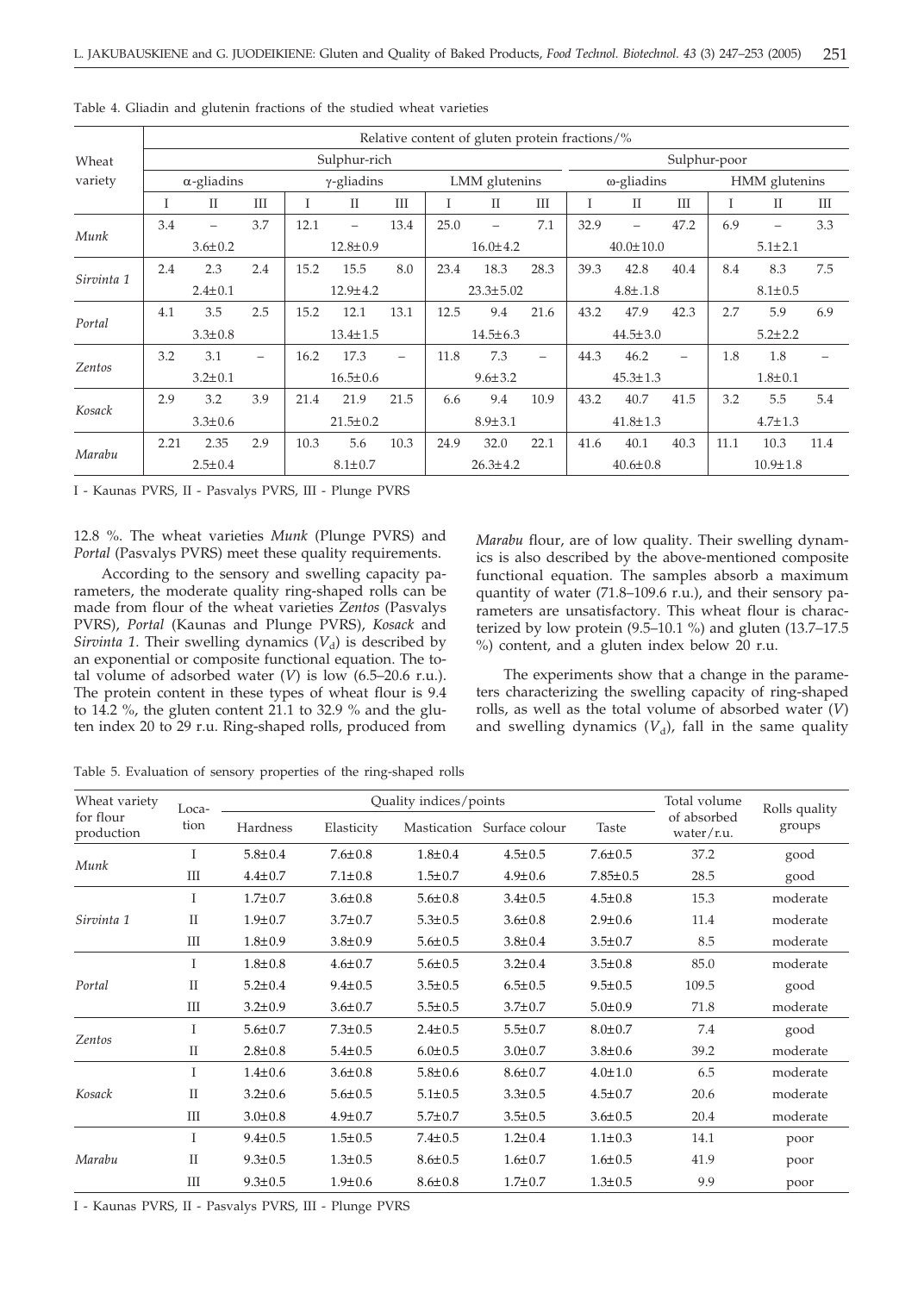groups as characterised by the sensory results. Thus, the application of swelling analysis method coupled with the echolocation procedure can be helpful in selecting the wheat for the production of optimal ring-shaped rolls. It has been found that the flour produced from wheat variety *Portal* (Pasvalys PVRS) is the best for the production of these rolls. The protein content is 12.1 %, the gluten content 22.0 %, and the gluten index 74 r.u.

The quality analysis of ring-shaped rolls shows that lower content of flour gluten can be compensated by a better gluten quality and that low gluten quality can be compensated by a higher content of gluten. Results of the research show that the ring-shaped rolls of good quality are produced from flour with low gluten content (22.0–23.2 %) and an optimal gluten quality (gluten index 4–81 r.u.), and of flour with higher gluten content (27.4–29.6 %) and lower gluten quality (gluten index 40–47 r.u.).

In order to establish the influence of individual parameters of wheat flour on the quality of ring shaped- -rolls, the correlation between the quality characteristics of wheat flour (total protein content, separate protein fractions, gluten, gluten index, starch, mineral, sedimentation index) and the index of swelling capacity of ring- -shaped rolls (total volume of absorbed water, *V*, is shown in Table 5) has been calculated (Table 6).

Table 6. Correlative dependencies between the quality indices of wheat flour and total volume of absorbed water

| Chemical composition and technological<br>indices of the grain material | Correlation<br>coefficients (r) |
|-------------------------------------------------------------------------|---------------------------------|
| $w$ (total protein content)/%                                           | $-0.13$                         |
| $w(\alpha$ -gliadins)/%                                                 | $-0.41$                         |
| $w(\gamma$ -gliadins)/%                                                 | $-0.63$                         |
| $w(\omega$ -gliadins)/%                                                 | $-0.18$                         |
| $w(LMM$ glutenins)/%                                                    | 0.55                            |
| $w$ (HMM glutenins)/%                                                   | 0.63                            |
| $w(\text{gluten})/\%$                                                   | 0.87                            |
| Gluten index/r.u.                                                       | 0.45                            |
| Sedimentation index/mL                                                  | 0.53                            |
| $w(\text{starch})/\%$                                                   | 0.48                            |
|                                                                         |                                 |

There is a strong positive correlation (*r=*0.87) between the content of gluten in flour and the total volume of absorbed water.

Single gluten protein fractions are different in their effect on the quality of ring-shaped rolls. Some of them  $(\alpha$ -,  $\gamma$ -gliadins, LMM and HMM glutenins) influence the quality of ring-shaped rolls, however, the correlation between these fractions and the index *V* is weak. Another protein fraction ( $\omega$ -gliadins) does not have a significant effect on the quality of ring-shaped rolls (*r=*0.18).

Sedimentation index (*r*=0.53), which characterizes protein quality, and gluten index (*r*=0.45), indicate the gluten quality influence on the quality of the ring-shaped rolls.

We have found that insoluble gluten proteins (*r=*0.87) in the flour, as well as  $\gamma$ -gliadins ( $r=-0.63$ ), LMM glutenins (*r*=0.55) and HMM glutenins (*r*=0.63) had the strongest influence on the quality of this type of products. Therefore, this index should be taken into consideration when selecting wheat for production of flour for ring-shaped rolls.

#### **Conclusions**

The correlation between wheat gluten fractions and the parameters, characterizing flour and the quality of the finished product, shows that  $\gamma$ -gliadins ( $r=-0.63$ ), LMM glutenins (*r*=0.55), HMM glutenins (*r*=0.63), and gluten content (*r*=0.87) have the greatest influence on the baking properties of wheat.

Quality analysis made by a swelling analysis method coupled with the echolocation procedure shows that the total volume of absorbed water (*V*) in the ring- -shaped rolls of good quality made from *Portal* (Pasvalys PVRS), *Zentos* (Kaunas PVRS) and *Munk* wheat flour, vary from 28.47 to 41.87 r.u. In the ring-shaped rolls of moderate quality made from Zentos (Pasvalys PVRS), *Portal* (Kaunas and Plunge PVRS), *Kosack* and *Sirvinta 1* wheat flour varieties the total volume of absorbed water (*V*) varies from 6.47 to 20.61 r.u. and in the rolls made from poor quality flour (*Marabu*) it varies from 71.7 to 109.5 r.u.

By applying the echolocation method in the quality analysis of finished baked products the following quality requirements were established for the flour raw material (wheat flour of 550 type) used for the production of ring-shaped rolls: protein content (12.1±0.98) %, content of gluten 22.0 % and gluten index 74 r.u. Wheat variety *Portal* was found to be the most suitable because it met closely the above quality requirements.

#### **References**

- *1.* R. Lasztity: *The Chemistry of Cereal Proteins,* Boca Raton (1984) p. 375.
- *2.* E. Johansson, P. Henriksson, G. Svensson, W.K. Heneen, Detection, chromosomal location and evaluation of the functional value of a novel high glutenin subunit found in Swedish wheats, *J. Cereal Sci. 17 (1993)* 237–245.
- *3.* S. Uthayakumaran, O.M. Lukow, Functional and multiple end-use characterisation of Canadian wheat using a reconstituted dough system, *J. Sci. Food Agric. 83* (2003) 889–898.
- *4.* W. Wrigley, J.C. Autran, W. Bushuk, Identification of cereal varieties by gel electrophoresis of the grain proteins, *Adv. Cereal Sci. Technol. 5* (1982) 211–259.
- *5.* H.J. Van Lonkhuijsen, R.J. Hamer, C. Schreuder, Influence of specific gliadins on the bread making quality of wheat, *Cereal Chem. 69* (1992) 174–177.
- *6.* P.K.W. Ng, N.E. Pogna, F. Mellini, Glu-1 allele compositions of the wheat cultivars registered in Canada, *J. Genet. Breed. 43* (1989) 53–59.
- *7.* E. Johansson, Quality evaluation of D-zone omega gliadins, *Plant Breed. 115* (1996) 57–62.
- *8.* P.I. Payne, M.A. Nightingale, A.F. Krattiger, L.M. Holt, The relationship between HMW glutenin subunit composition and bread-making quality of British-grown wheat varieties, *J. Sci. Food Agric. 40* (1987) 51–65.
- *9.* A.K. Uhlen, The composition of high molecular weight glutenin subunits in Norwegian wheats and their relation to bread-making quality, *Norw. J. Agric. Sci. 4* (1990) 1–17.